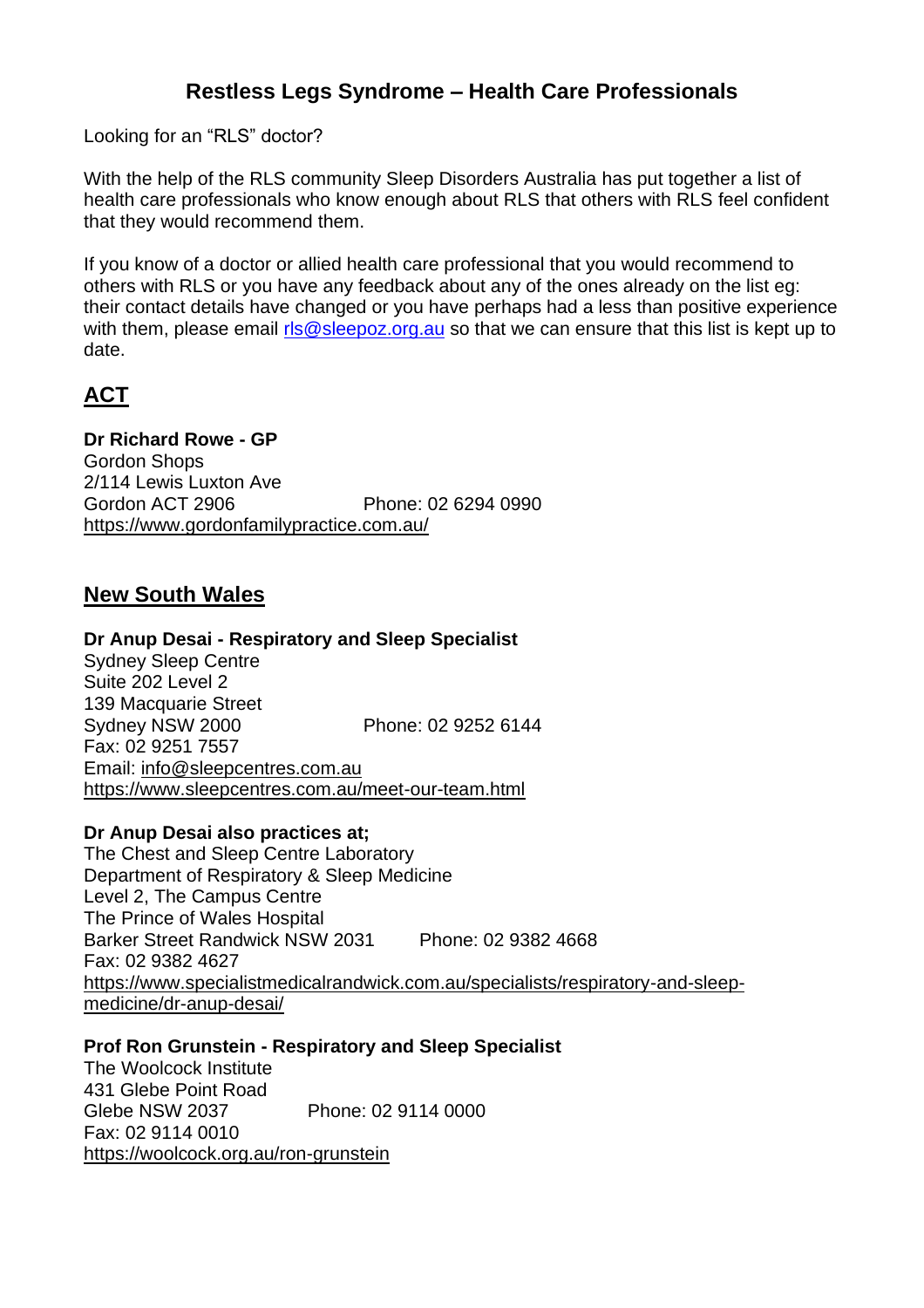#### **Other practices of Prof Ron Grunstein:**

Integrated Sleep Health Suite 1 Level 7 26 College Street Darlinghurst NSW 2010 Phone: 02 9331 7546 Email: [info@isleephealth.com.au](mailto:info@isleephealth.com.au) <https://sleepclinicsydney.com.au/>

And, Royal Prince Alfred Hospital Level 11 Main Block 50 Missenden Road Camperdown NSW 2050 Phone: 02 9515 6655

#### **Dr Peter Jones - Respiratory and Sleep Specialist**

5 Pym St Milthorpe NSW 2798 Phone: 02 6366 3770

#### **Dr Hilton Lowe - GP**

Sydney Medical Centre Biological Medicine Institute Pavilion Plaza, HSBC Building Mezzanine Level 580 George Street Sydney NSW 2000 Phone: 02 9261 9200 [https://www.sydmedicalcentre.com.au/general-practitioners/general-practitioners-at-our](https://www.sydmedicalcentre.com.au/general-practitioners/general-practitioners-at-our-centre/dr-hilton-lowe/)[centre/dr-hilton-lowe/](https://www.sydmedicalcentre.com.au/general-practitioners/general-practitioners-at-our-centre/dr-hilton-lowe/)

#### **A/Prof Brendon Yee - Respiratory and Sleep Specialist**

The Woolcock Institute 431 Glebe Point Road Glebe NSW 2037 Phone: 02 9114 0000 Fax: 02 9114 0010 <https://woolcock.org.au/brendon-yee>

#### <https://sydney.edu.au/medicine-health/about/our-people/academic-staff/brendon-yee.html>

#### **Other practices of A/Prof Brendon Yee**:

The Hornsby Sleep Disorder & Diagnostic Centre, 102 Balmoral Street Hornsby NSW 2077 Phone: 02 9477 7867 Fax 02 9477 1278

Dubbo Medical and Allied Health Group 42 Bultje Street Dubbo NSW 2380 Phone: 02 6815 9900 Fax 02 6882 1494 A/Prof Brendon Yee is also affiliated with the Royal Prince Alfred Hospital Sleep Clinic 50 Missenden Road Camperdown NSW 2050 Phone: 02 9515 8190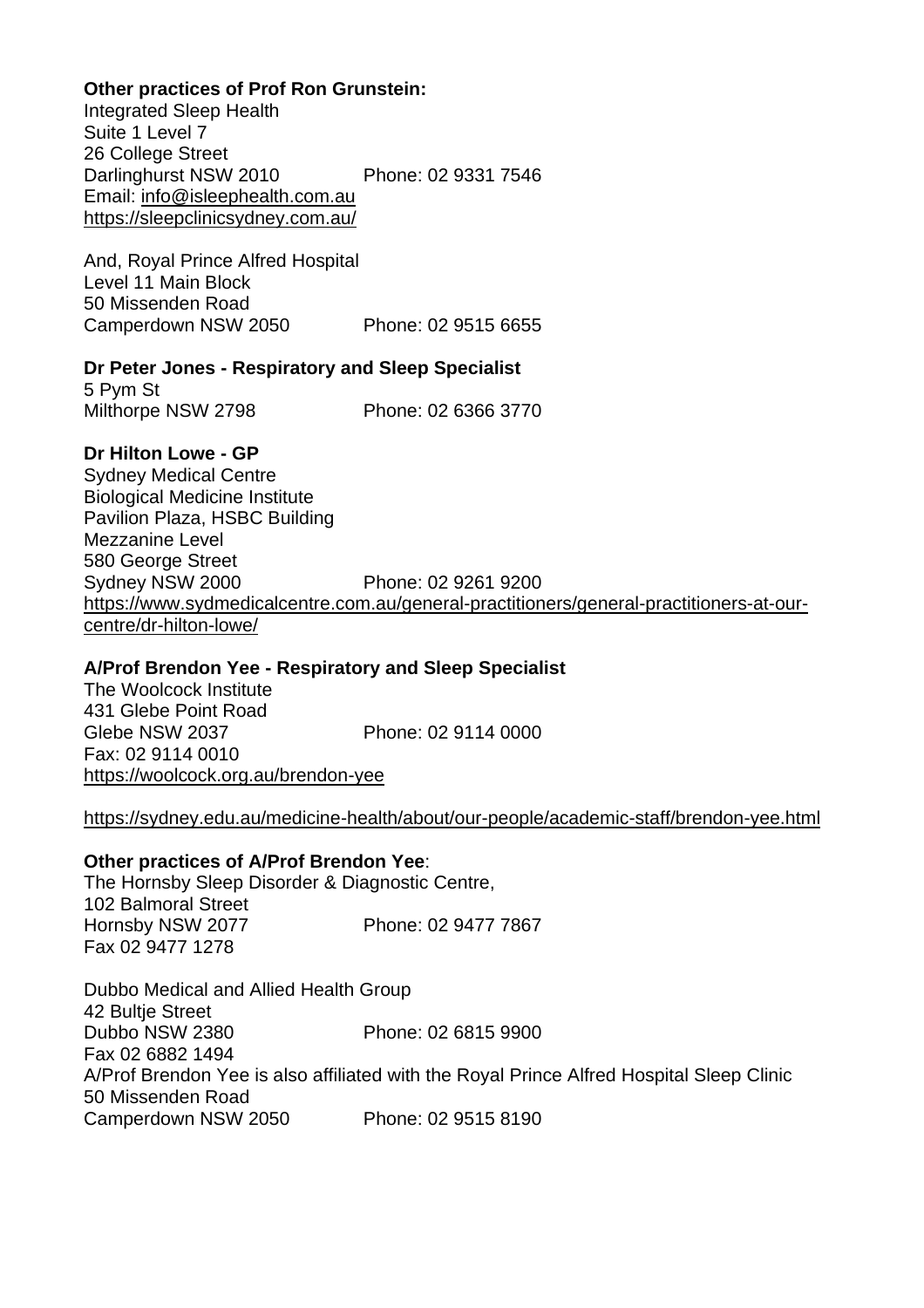# **Queensland**

## **Brisbane**

#### **Prof Roger Allen - Respiratory (Thoracic) and Sleep Specialist**

Level 4 Suite 46 Wesley Medical Centre 40 Chasely Street Auchenflower QLD 4066 Phone: 07 3719 5577 Fax: 07 3719 5177 <https://wesley.com.au/doctors/Roger-Allen>

### **Dr Allan Finnimore - Respiratory and Sleep Specialist**

Greenslopes Private Hospital Suite 6a Admin Building Newdgate Street Greenslopes QLD 4120 Phone: 07 3216 9511 [https://www.greenslopesprivate.com.au/Our-Specialists/Specialists/greenslopes-private](https://www.greenslopesprivate.com.au/Our-Specialists/Specialists/greenslopes-private-hospital/respiratory-and-sleep-medicine/103155/dr-allan-finnimore)[hospital/respiratory-and-sleep-medicine/103155/dr-allan-finnimore](https://www.greenslopesprivate.com.au/Our-Specialists/Specialists/greenslopes-private-hospital/respiratory-and-sleep-medicine/103155/dr-allan-finnimore)

#### **Dr Allan Finnimore is also listed at the**

McCullough Specialist Centre Suite 8/259 MCullough Street Sunnybank QLD 4109 Phone: 07 3353 3351

#### **Dr Craig Hukins - Respiratory and Sleep Specialist**

Princess Alexandra Hospital – Sleep Clinic 199 Ipswich Road Woollongabba QLD 4102 Phone: 07 3176 2111

### **Dr Luke Katahanas - GP**

Capalaba Medical Centre Bayside Medical Precinct Old Cleveland Rd Capalaba QLD 4157 Phone: 07 3245 9600 Fax: 07 3245 1908 <https://capalabamedicalcentre.com.au/doctors/dr-luke-katahanas/>

#### **Dr Jeff Karrasch - GP**

St Vincent's Northside Education Centre St Vincent's Private Hospital Northside 627 Rode Road Chermside QLD 4032 Phone: 07 3139 1099 Fax: 07 3036 5542 <https://www.svphn.org.au/our-services/our-specialists/dr-jeff-karrasch>

#### **Dr Dayna Law - Respiratory and Sleep Specialist**

Greenslopes Respiratory and Sleep Consulting Suites Suite 3a Ground Floor Newdegate Street Greenslopes QLD 4120 Phone: 07 3397 1488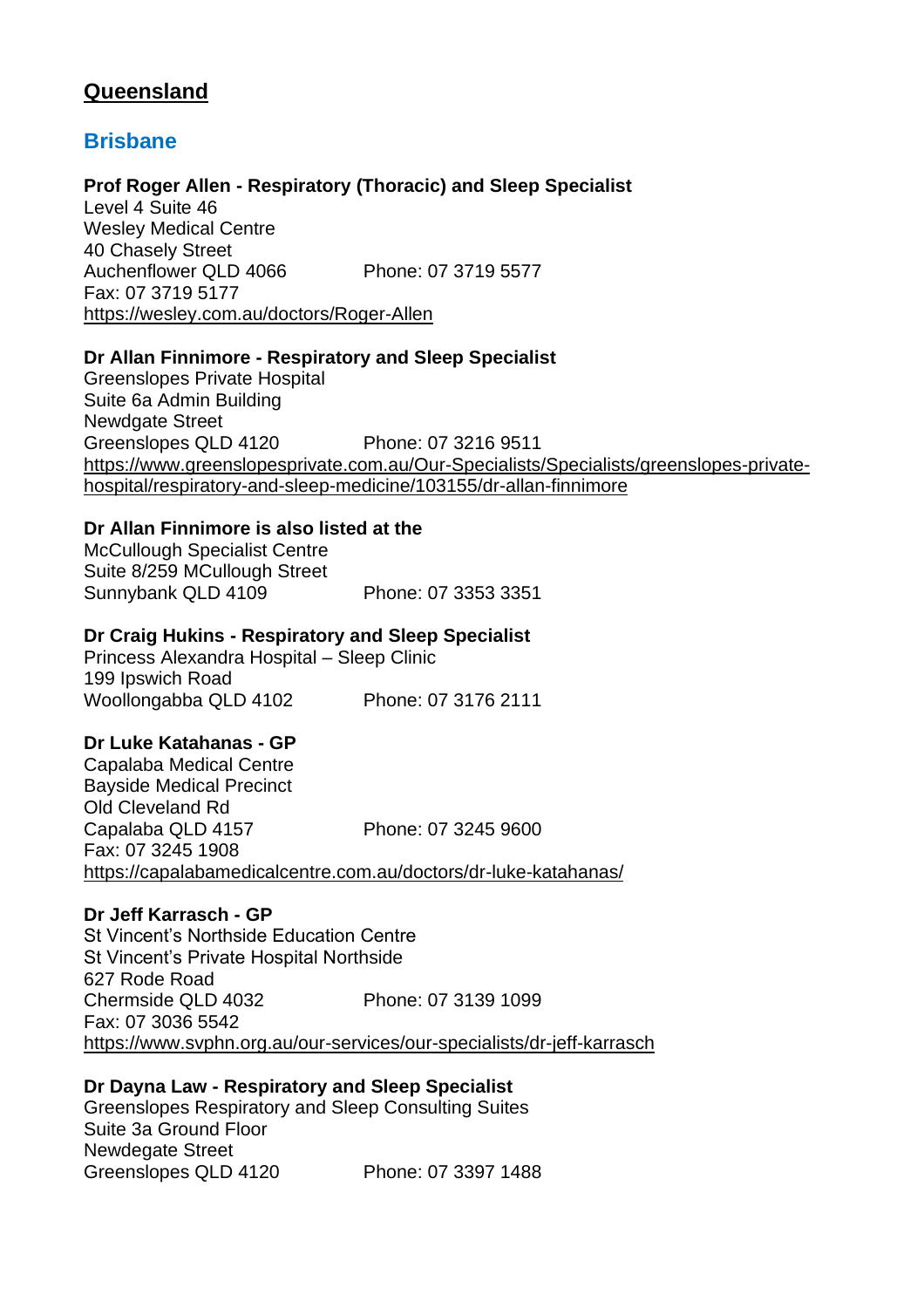#### **Dr Robyn O'Sullivan - Respiratory and Sleep Specialist** Ground Floor Admin Building Greenslopes Private Hospital Respiratory and Sleep Newdegate Street Greenslopes QLD 4120 Phone: 07 3397 1488 [https://www.greenslopesprivate.com.au/Our-Specialists/Specialists/greenslopes-private](https://www.greenslopesprivate.com.au/Our-Specialists/Specialists/greenslopes-private-hospital/respiratory-and-sleep-medicine/103232/dr-robyn-osullivan)[hospital/respiratory-and-sleep-medicine/103232/dr-robyn-osullivan](https://www.greenslopesprivate.com.au/Our-Specialists/Specialists/greenslopes-private-hospital/respiratory-and-sleep-medicine/103232/dr-robyn-osullivan)

### **Dr Andrew Scott - Thoracic and Sleep Specialist**

Thoracic and Sleep Group Queensland The Wesley Hospital Sleep Disorder Centre Evan Thomson Building Level 9 Suite 1 24 Chasely St Auchenflower QLD 4066 Phone: 1800 11 94 46 or 07 3870 1120 Fax: 07 3870 0233 Email: [admin@tsgq.com.au](mailto:admin@tsgq.com.au) <http://thoracicandsleep.com.au/dr-andrew-scott/>

#### **Dr Andrew Scott also has clinics on the Sunshine Coast and Toowoomba – see below for details**

#### **Dr Sean Tolhurst - Respiratory and Sleep Specialist**

Suite 6 Greenslopes Specialist Centre Greenslopes Private Hospital 121 Newdegate Street Greenslopes QLD 4120 Phone: 07 3324 1699 Fax: 07 3324 1688 <http://www.sleepandlung.com.au/>

# **Gold Coast**

#### **Dr David Deller - Respiratory and Sleep Specialist**

Gold Coast Respiratory and Sleep Clinic Suite 2.03 Level 2 Pindara Specialist Suites 29 Carrara Street Benowa QLD 4217 Phone: 07 55 394 676 Fax: 07 55 394 756 *Trained under Dr Robyn O'Sullivan of Greenslopes*  <http://www.goldcoastrespiratoryandsleep.com.au/about.html>

# **Sunshine Coast**

#### **The Sunshine Coast Sleep Disorders Centre**

Thoracic and Sleep Group Queensland Nambour Selangor Private Hospital: Miles Saville Ward 62 Netherton St Nambour QLD 4560 Phone: 1800 11 94 46 or (07) 3870 1120 Fax: (07) 3870 0233 Email: [admin@tsgq.com.au](mailto:admin@tsgq.com.au) <http://thoracicandsleep.com.au/dr-andrew-scott/>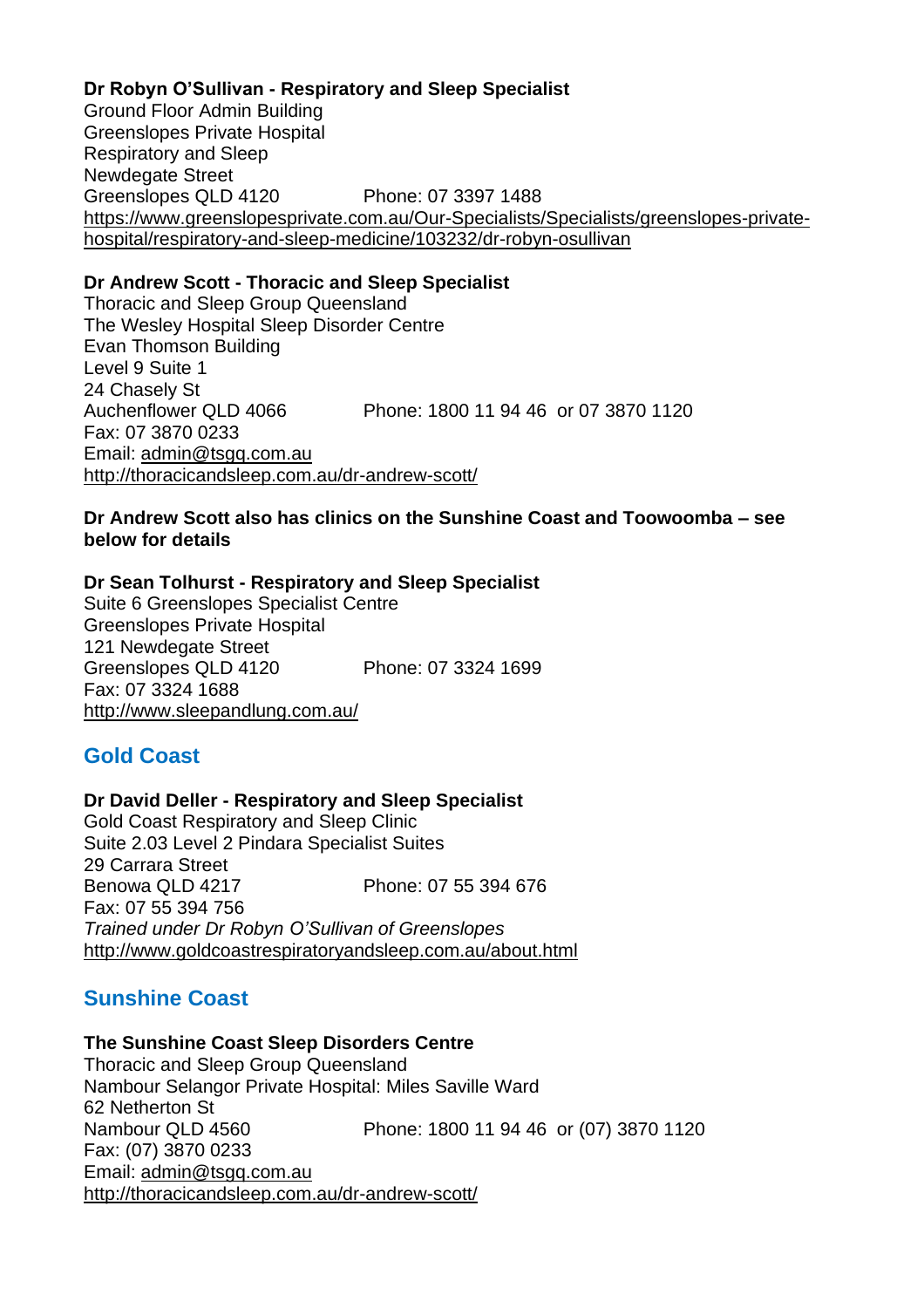### **Dr Rosemary Gan - Respiratory and Sleep Specialist**

Selangor Medical Centre 62 Netherton Street Nambour QLD 4560 Phone 07 5441 5422 Fax: 07 5441 1688

## **Toowoomba**

#### **Thoracic and Sleep Group Queensland**

Medici Medical Centre Floor 1 Suite 105 Corner Scott and Curzon Street Toowoomba QLD 4350 Phone: Phone 07 4639 5115 or 07 3876 8405 Fax: 07 4639 4334 or 07 3870 3212 Email: [scott.reception@tsgq.com.au](mailto:scott.reception@tsgq.com.au) and [scott.admin@tsgq.com.au](mailto:scott.admin@tsgq.com.au) <http://thoracicandsleep.com.au/dr-andrew-scott/>

## **South Australia**

**Dr Dien Dang - Respiratory and Sleep Specialist** Level 5 120 Angas St<br>Adelaide SA 5000 Phone: 08 8359 2411 Fax: 08 8359 2477 <https://adelaidesleep.com.au/>

**Dr Dien Dang is also affiliated with Burnside War Memorial Hospital Sleep Centre** <https://www.burnsidehospital.asn.au/services/sleep-centre/>

#### **Dr Huw Davies** - **Respiratory and Sleep Specialist**

Specialist Clinics at Blackwood Hospital, Level 1 13 Laffers Road Belair SA 5052 Phone: 08 8463 1233 Email: [huw.davies@sa.gov.au](mailto:huw.davies@sa.gov.au) <https://scabh.com.au/specialist/dr-huw-davies/>

**A/Professor Sutapa Mukherjee - Respiratory and Sleep Specialist** Level 2, 321 South Terrace

Adelaide SA 5000 Phone: 08 7231 0450

**A/Professor Sutapa Mukherjee is also affiliated with Burnside War Memorial Hospital Sleep Centre** <https://www.burnsidehospital.asn.au/services/sleep-centre/>

### **A/Prof Robert Wilcox - Neurologist** Neurology South Australia

150 Main Rd Blackwood SA 5051 Phone: 0433 963 316